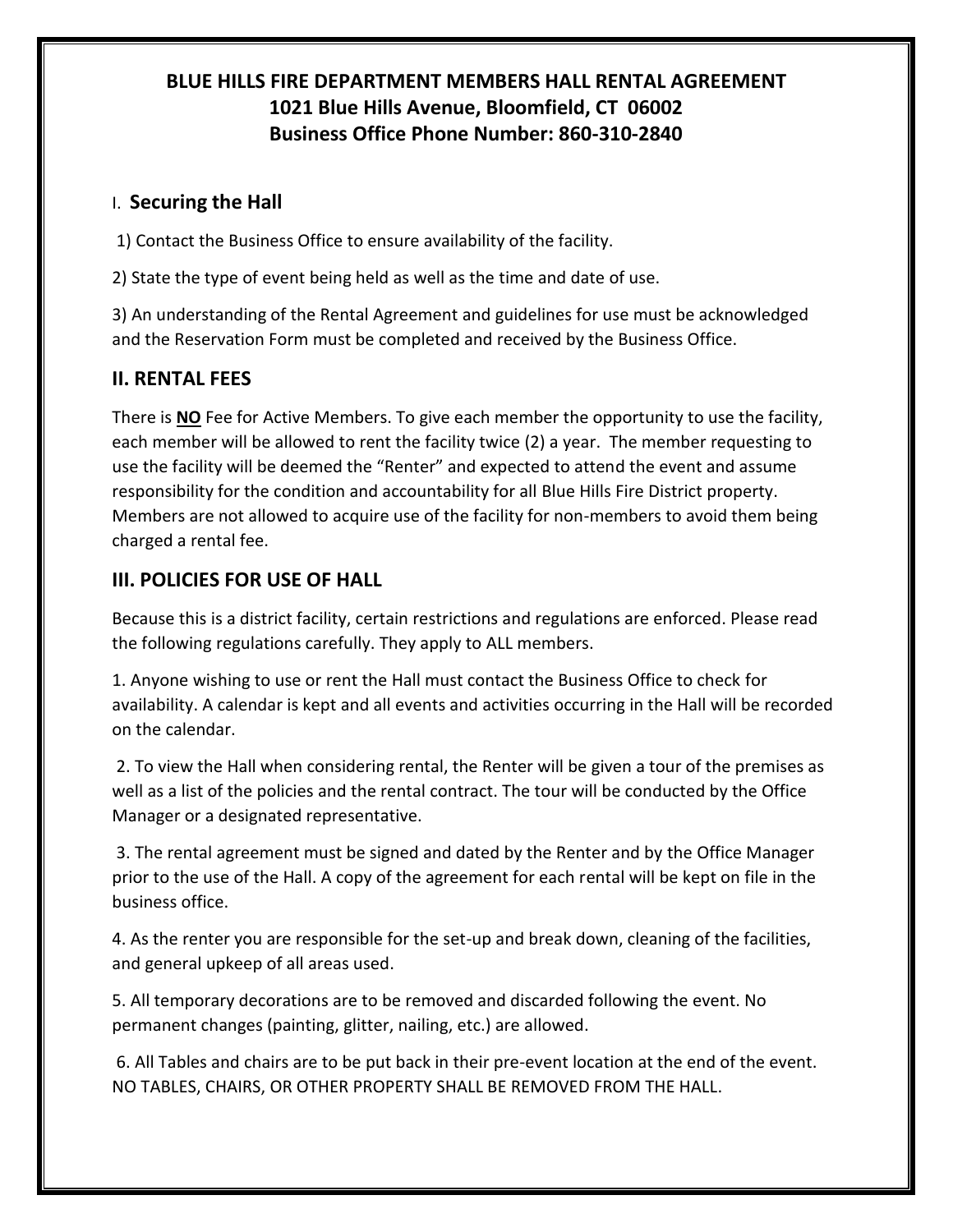7. Anyone wishing to use the kitchen appliances (stove, coffee maker, etc.) must receive prior permission and instructions on the proper usage from the Business Office or designated representative. Otherwise, no cooking is permitted in the kitchen, the stove can be used for pre-heating of food only.

8. Renters shall not use the Departments paper products (cups, plates, napkins, etc.,) aluminum foil, food, or drink items. Renters must provide their own products for personal uses.

9. All non-disposable dishes, silverware, and utensils belonging to the department must be washed and put away.

10. Any member renting or using the Hall will be held responsible for ANY damage beyond normal wear and tear.

11. The Fellowship Hall shall not be used for any product parties (Avon, Tupperware, Home Interior, etc.) or any other function for one's personal profit.

12. No smoking is allowed INSIDE the Hall, including in the rest rooms.

13. Guests attending events held in the Hall must conduct themselves in an appropriate and civil manner.

14. Members are responsible for your own arrangements in gaining access to the Hall prior to your event. Guest shall park in the appropriate parking spaces and not up close to the building.

15. This agreement covers only the use of Hall rented as indicated and conveys no rights or privileges to the Renter or any of the Renter's guests to use any other portion of the premises, and the same shall be off limits to such persons unless the Renter makes prior arrangements with a designated representative of the Blue Hills Fire District, guests are not allowed to wander in the building or apparatus bay.

16. Blue Hills Fire is not liable for any arrangements or contracts made with outside sources. Any contract arranged with outside sources does not nullify or supersede in any way the agreement with Blue Hills Fire.

17. The Hall is rented as indicated in an "as is" condition. Blue Hills Fire shall not be responsible to the Renter or the Renter's guests for injuries to person(s) or property, or the theft of property brought on the premises.

18. Blue Hills Fire shall not be responsible for the act of any Renter, the Renter's guests, agents, or employees and the Renter does agree to hold Blue Hills Fire harmless and to indemnify and defend blue Hills Fire from any and all claims, actions, suits, or demands of any and whatever nature may arise (including attorney's fees and court costs,) directly and indirectly, from the Renter's use of the premises. The Renter further agrees that Blue Hills Fire shall not be liable for any claim, counterclaim, subrogation, interest, or any other demand which may arise, directly or indirectly, from the Renter's use thereof.